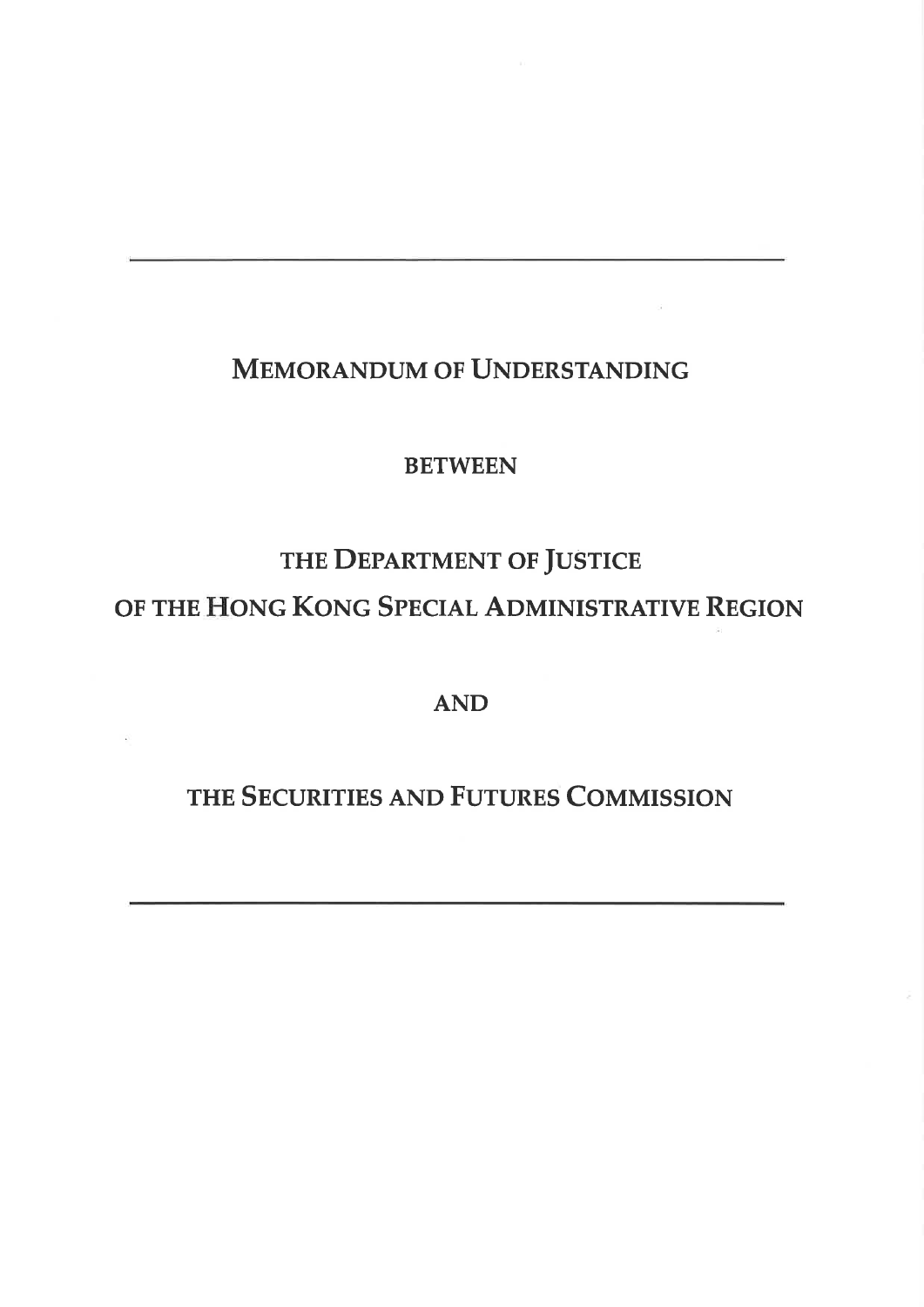#### 1,. Background

1.1 This Memorandum of Understanding (MOU) sets out the framework of arrangement between the Department of Justice (DoJ) and the Securities and Futures Commission (SFC) in relation to the handling of criminal cases under the Securities and Futures Ordinance, Cap. 571, (SFO) and certain offences under the Companies (Winding Up and Miscellaneous Provisions) Ordinance, Cap.32 (CWUMPO), the Companies Ordinance, Cap. 622 (CO) and the Anti-Money Laundering and Counter-Terrorist Financing (Financial Institutions) Ordinance, Cap. 615 (AMLCTFFIO). It supersedes any previous agreements between the DoJ and the SFC which dealt with the same matters.

#### 2. Purpose

- 2.1 The Hong Kong Special Administrative Region is an international financial centre. It is of utmost importance that the probity and integrity of the Hong Kong securities and futures markets are maintained. The DoJ and the SFC have a mutual interest as well as duties in ensuring that corporate and financial services wrongdoing is dealt with in a timely and effective manner.
- 2.2 This MOU records the DoJ's and the SFC's recognition of the need for the fullest collaboration and co-operation in order to discharge their respective functions in relation to the prosecution of corporate and financial services wrongdoing.
- The DoJ and the SFC recognise that proper and appropriate communication and liaison at all levels is essential to facilitate their working relationship. 2.3

t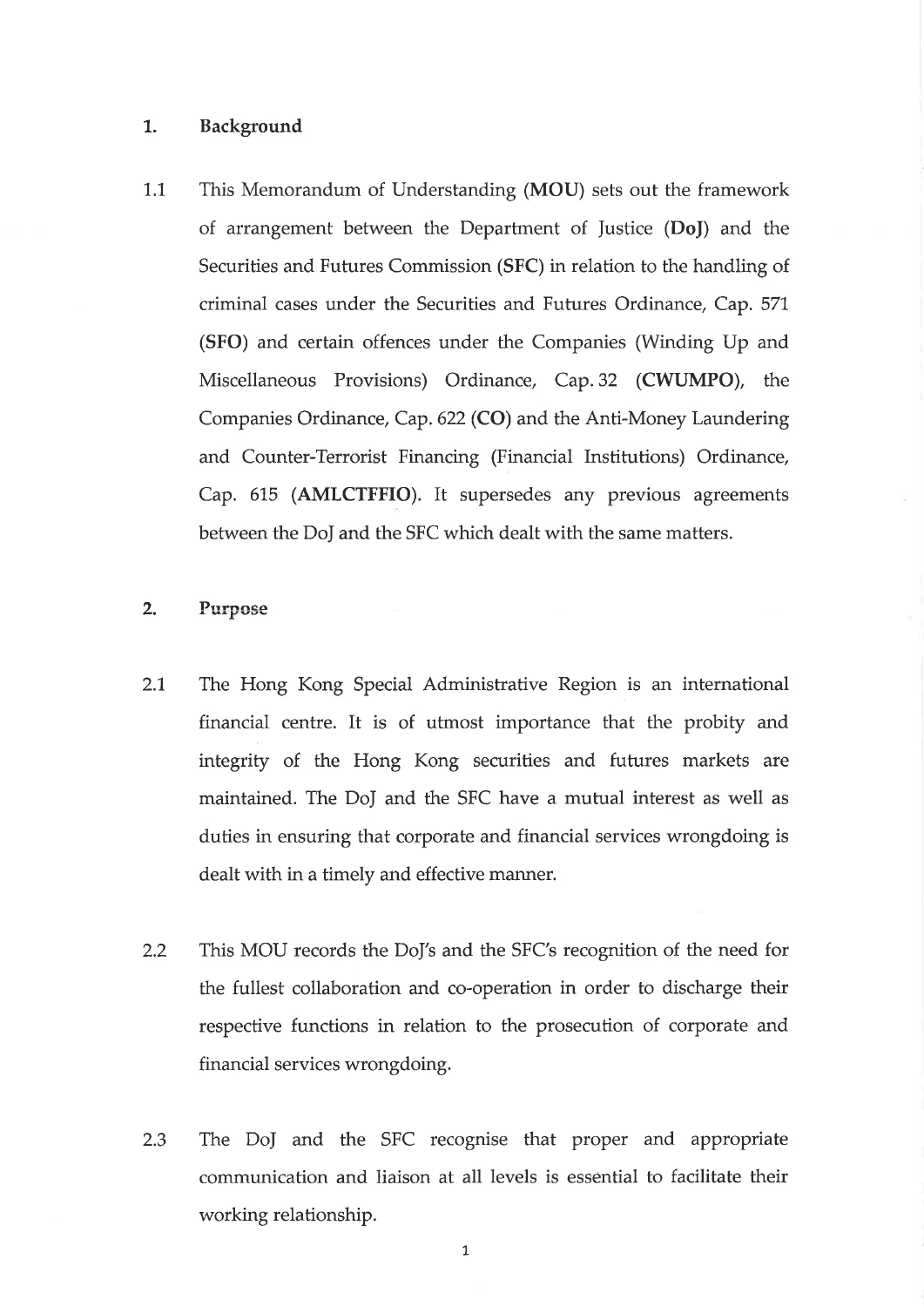- 2.4 This MOU outlines the liaison arrangements between the DoJ and the SFC and sets out the areas for guidance by the DoJ and collaboration and co-operation between them.
- 2.5 Where a matter is not dealt with explicitly in this MOU, the Doj and the SFC agree to work together to resolve it quickly in accordance with the principles of collaboration and co-operation.

#### 3. The DoJ

- 3.1 Article 63 of the Basic Law of the Hong Kong Special Administrative Region provides that the DoJ shall control criminal prosecutions, free from any interference. That constitutional guarantee of independence ensures that prosecutors act independently without any political or other influence. Prosecutors are guided by the Prosecution Code, published by the Do], in making all prosecutorial decisions and in conducting prosecutions irrespective of which investigating agency is involved. The Prosecution Code can be found in the DoJ's website: http://www.doj.gov.hk/eng/index.html.
- 3.2 Section 388 of the SFO provides for the prosecution by the SFC, in its own name, of offences under the SFO and certain offences under the CWUMPO, CO and AMLCTFFIO (and conspiracy to commit those offences). When it does so, the SFC can only prosecute those cases summarily before a magistrate. As set out in section 388(3), the power of the SFC to prosecute in its own name does not derogate from the powers of the Secretary for Justice in respect of the prosecution of criminal offences.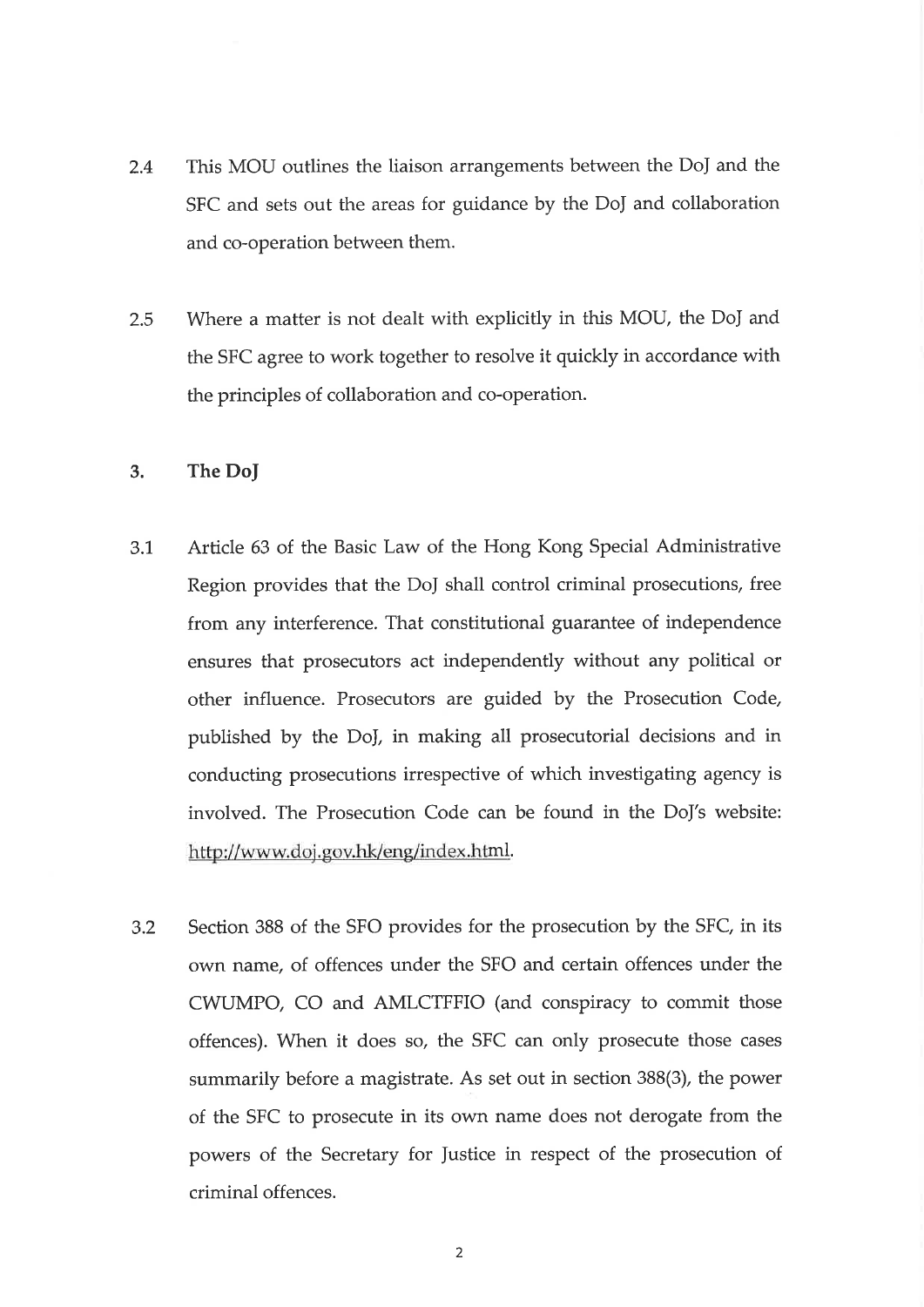#### 4. The SFC

- 4.1 The SFC is an independent statutory body. The SFC's work is defined and governed by the SFO, which sets out its powers, roles and responsibilities. The SFC's regulatory objectives as set out in the SFO are
	- to develop and maintain competitive, efficient, fair, orderly and transparent securities and futures markets;
	- o to help the public understand the workings of the securities and futures industry;
	- . to provide protection for the investing public;
	- $\bullet\;$  to minimise crime and misconduct in the markets;
	- o to reduce systemic risks in the industry; and
	- to assist the Government in maintaining Hong Kong's financial stability.
- 4.2 The functions and powers of the SFC reflect its regulatory objectives and includes suppressing illegal, dishonourable and improper practices in the securities and futures industry.
- 4.3 In order to perform its functions, the SFC has the power to investigate and prosecute offences under the SFO and certain criminal offences under the CWUMPO, CO and AMLCTFFIO.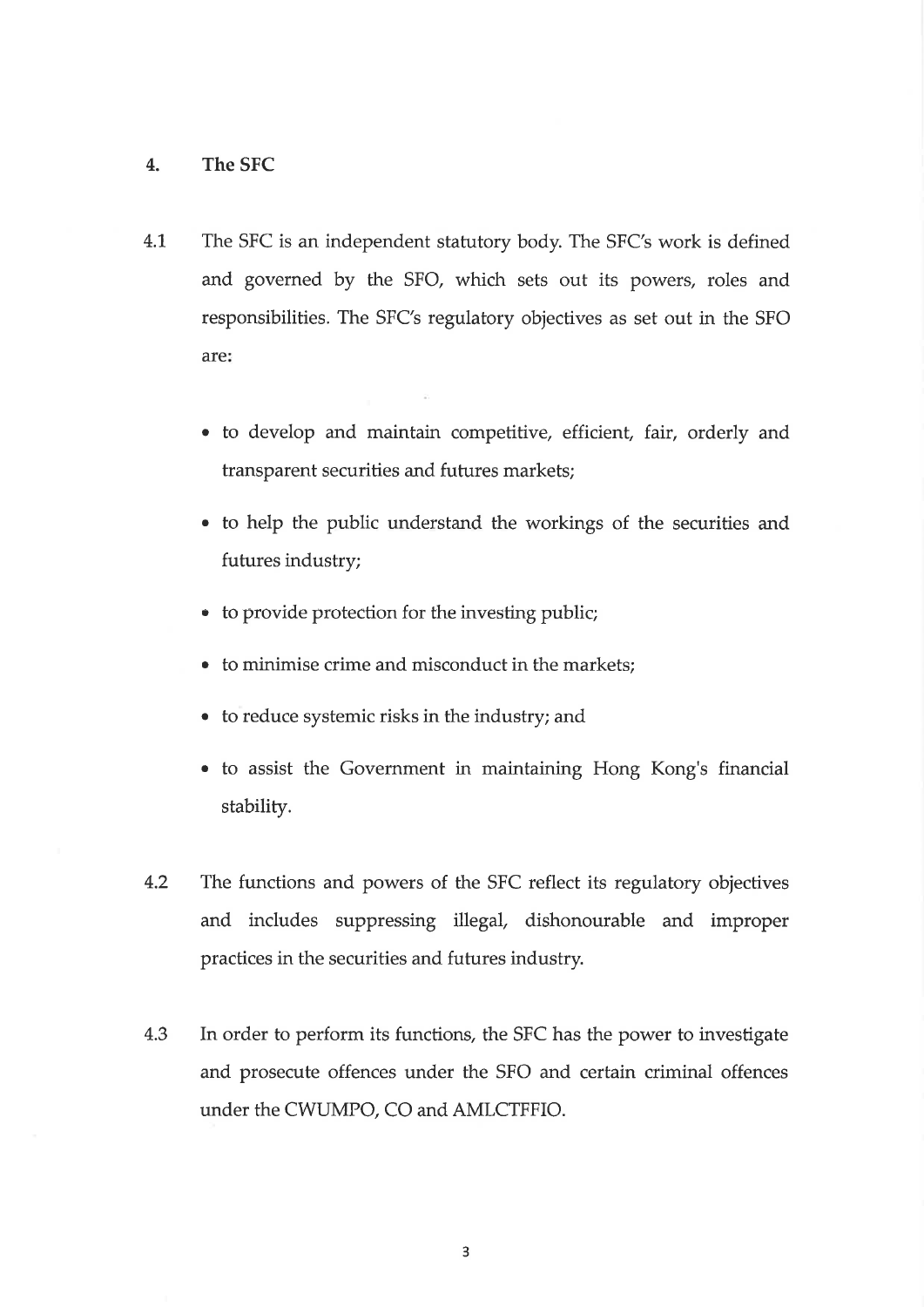- 4.4 The SFC's power to prosecute is set out in section 388 of the SFO and is limited to prosecuting offences before a magistrate. The SFC's power to prosecute certain offences does not derogate from the powers of the Secretary for Justice in respect of the prosecution of criminal offences. Section 388 of the SFO therefore reflects the DoJ's constitutional power under Article 63 of the Basic Law to control criminal prosecutions, free from any interference.
- 4.5 In addition to its power to prosecute offences, the SFC has a number of other powers which can be used in the performance of its regulatory functions, including commencing proceedings in the Market Misconduct Tribunal under section 252 of the SFO, initiating civil proceedings under sections 185, 211, 212, 213 and 214 of the SFO, intervening in civil proceedings under section 385 of the SFO and commencing disciplinary proceedings under sections 194 and 196 of the SFO.
- 4.6 The powers that can be exercised by the SFC may need to be used at different times in order to combat corporate and financial services wrongdoing. Civil action to preserve or protect will often need to be commenced expeditiously and may therefore be the priority at the initial stages of an investigation. There may be both civil and criminal proceedings arising out of the same investigation.
- 4.7 The SFC acknowledges that the public interest requires that criminal proceedings be instituted as soon as practicable.

4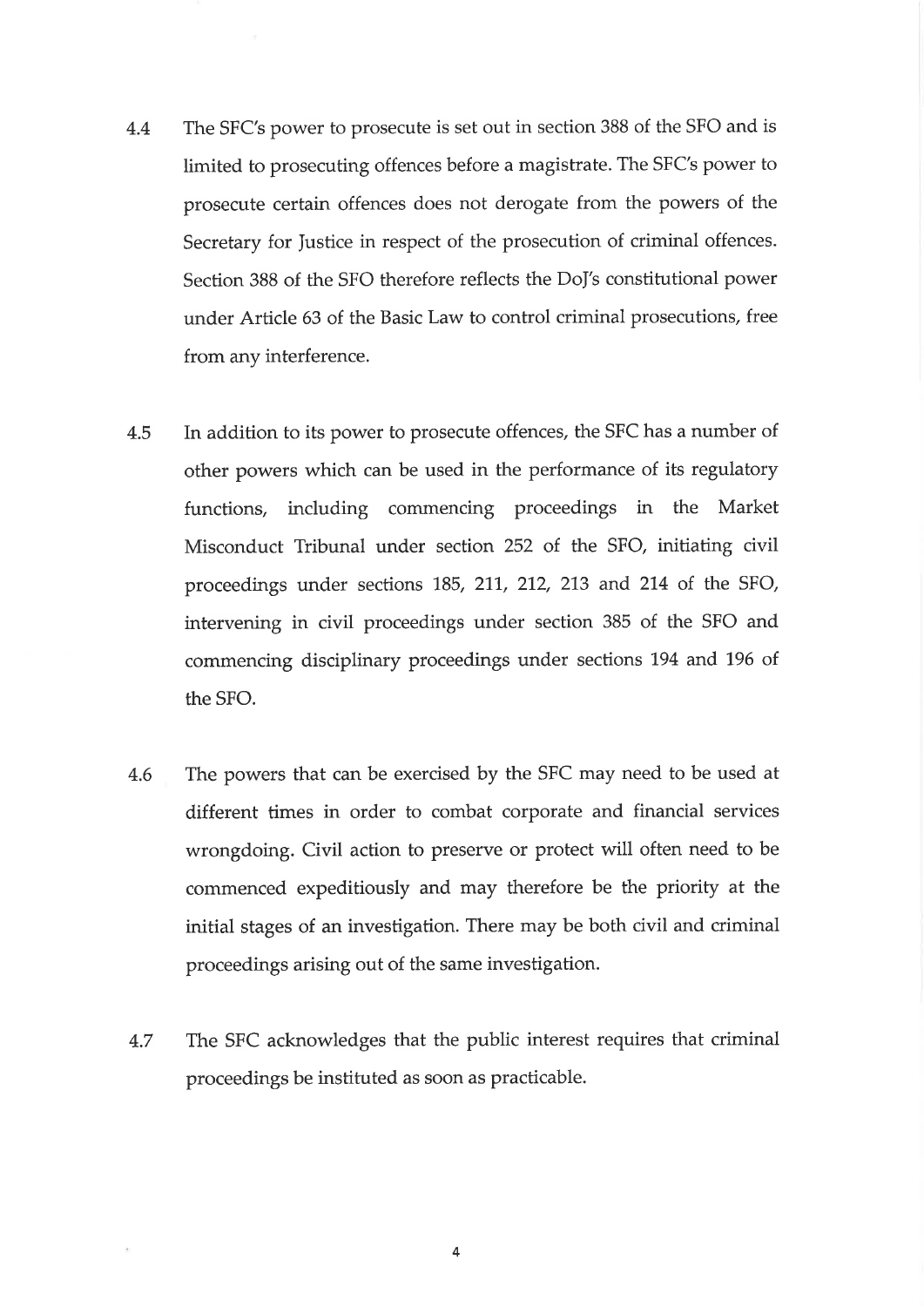4.8 The SFC will continue its policy of not using civil proceedings as <sup>a</sup> substitute for criminal proceedings, where criminal proceedings should be commenced in accordance with the Prosecution Code.

Guidance by the DoJ and co-operation and collaboration between the Do] and the SFC

- 5. Referral of cases by the SFC to the DoJ
- 5.1 The SFC will refer the following types of cases to the DoJ for advice on whether criminal prosecution should be instituted according to the Prosecution Code and/or to determine whether the case should be prosecuted in the Court of First Instance, District Court or Magistrates' Courts:
	- (i) market misconduct offences under Part XIV of the SFO and offences to fraudulently or recklessly induce others to invest money under section 107 of the SFO;
	- (ii) offences under the SFO and its subsidiary legislation which involve an element of intent to defraud (other than those under Part XIV and section 107 of the SFO);
	- (iii) offences under the CWUMPO, CO and AMLCTFFIO which fall within the purview of the SFC;
	- (iv) indictable offences which may be dealt with summarily where the maximum term of imprisonment following conviction on indictment exceeds 2 years imprisonment; and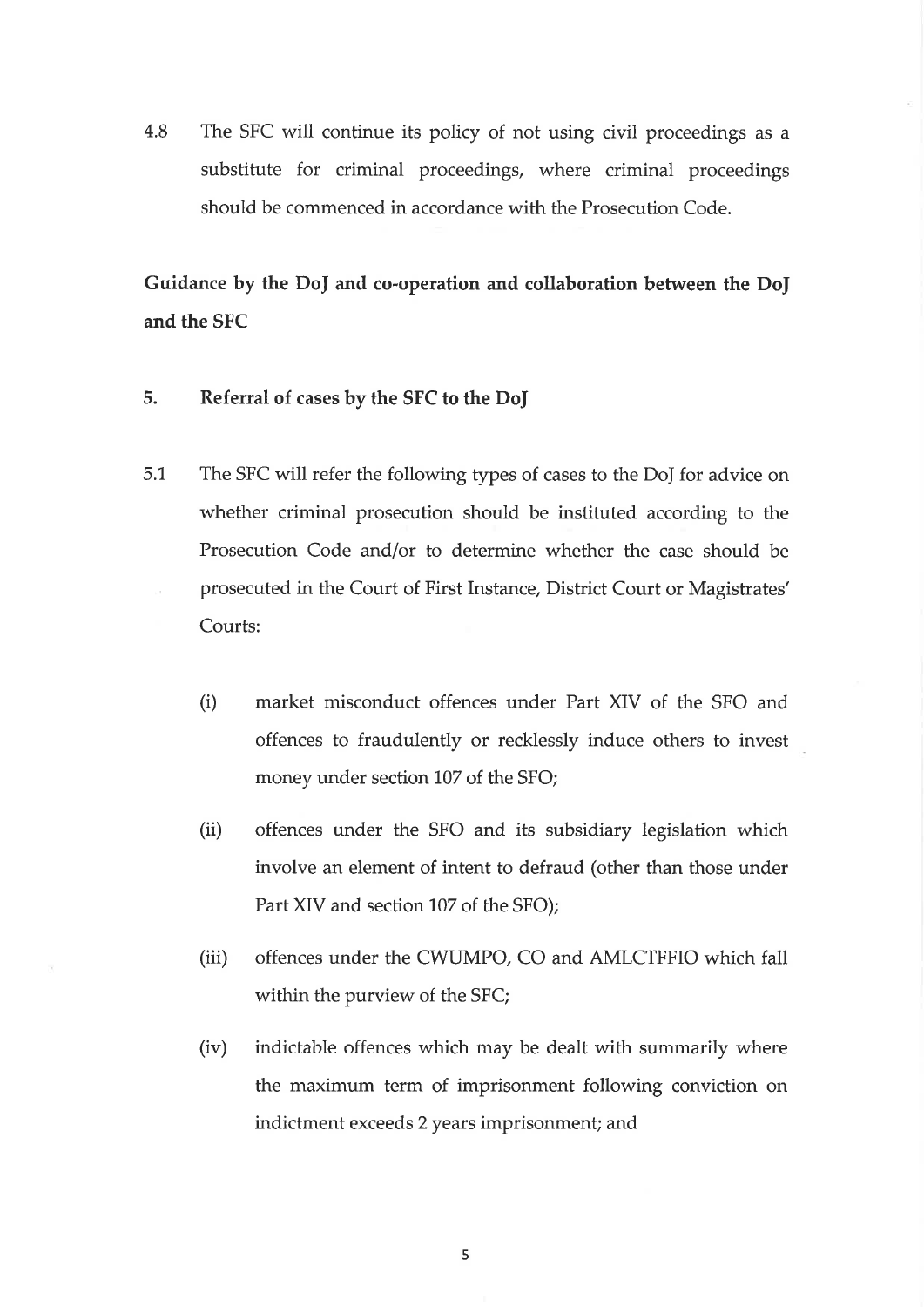- (v) any other cases where the SFC considers it necessary to seek advice from the Do] on whether the case should be prosecuted on indictment.
- 5.2 Cases which do not come within 5.1(i), (ii), (iii) or (iv) will generally not be referred to the DoJ for advice. The SFC will obtain legal advice from its Legal Services Division on whether criminal prosecution should be instituted. If so, those cases will be prosecuted by the SFC summarily in the Magistrates' Courts pursuant to section 388 of the SFO. As noted above, the exercise of the SFC's power to commence and conduct prosecutions does not derogate from the powers of the Secretary for Justice in respect of the prosecution of criminal offences. In making prosecutorial decisions and in conducting these prosecutions, the SFC shall act in accordance with the Prosecution Code.
- 5.3 The DoJ will ensure that timely advice is provided to the SFC in respect of all cases that they are invited to advise on. Where further investigation is required, the SFC will ensure that this is completed expeditiously and that any additional evidence is referred to the Do] in a timely manner. The DoJ and the SFC both acknowledge that criminal proceedings should be instituted as soon as practicable.

#### 6. SFC referrals which the Doj will prosecute

It is the DoJ's decision as to how SFC referrals are to be prosecuted but when making any decisions (including the choice of counsel and the question of bail), the DoJ will consider any views expressed by the SFC. 6.1

6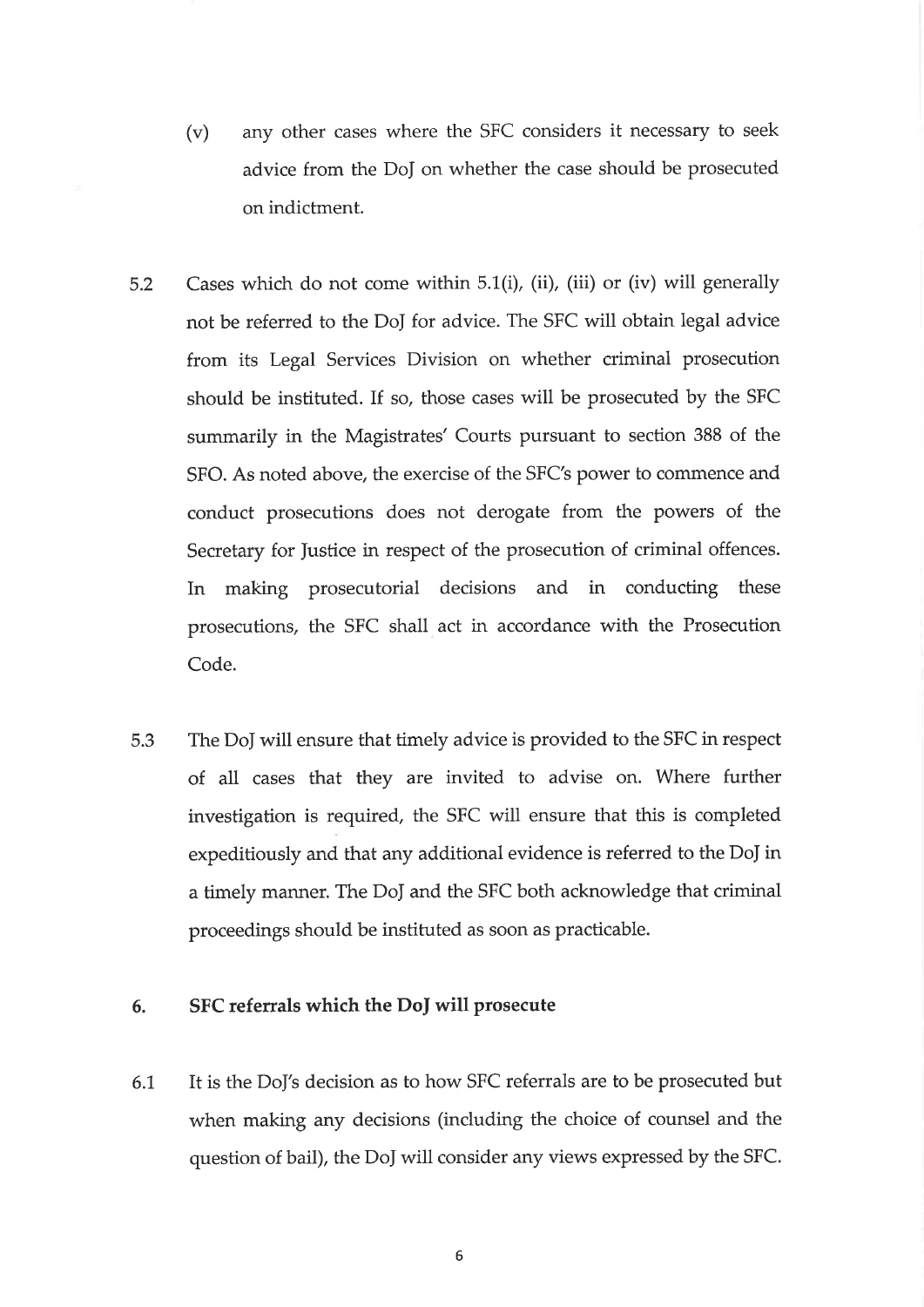6.2 The SFC will provide such assistance as may be necessary to the DoJ and counsel instructed to prosecute SFC referrals, including attendance at conferences, the preparation of hearing bundles and submissions, the disclosure of materials (both used and unused by the Prosecution at trial), the liaison with prosecution witnesses and attendance at court hearings.

#### 7. Reviews and Appeals

- 7.1. Where the SFC prosecutes a case in the Magistrates'Courts in its own name, if it deems fit, it can apply to the magistrate under section 104 of the Magistrates Ordinance, Cap. 227 to review the magistrate's decision in respect of his or her determination of any matter.
- 7.2 The SFC will notify the Do] as soon as practicable of its intention to apply for a review pursuant to section 104 of the Magistrates Ordinance (together with the brief reasons for such a decision). The SFC will provide the Do] with the relevant papers if requested to do so and will inform the Do] of the outcome of any review.
- 7.3 Where the SFC prosecutes a case in the Magistrates'Courts in its own name, the SFC can appeal, under section 105 of the Magistrates Ordinance, any conviction, order or determination on the ground that it is erroneous in point of law or that it is in excess of jurisdiction.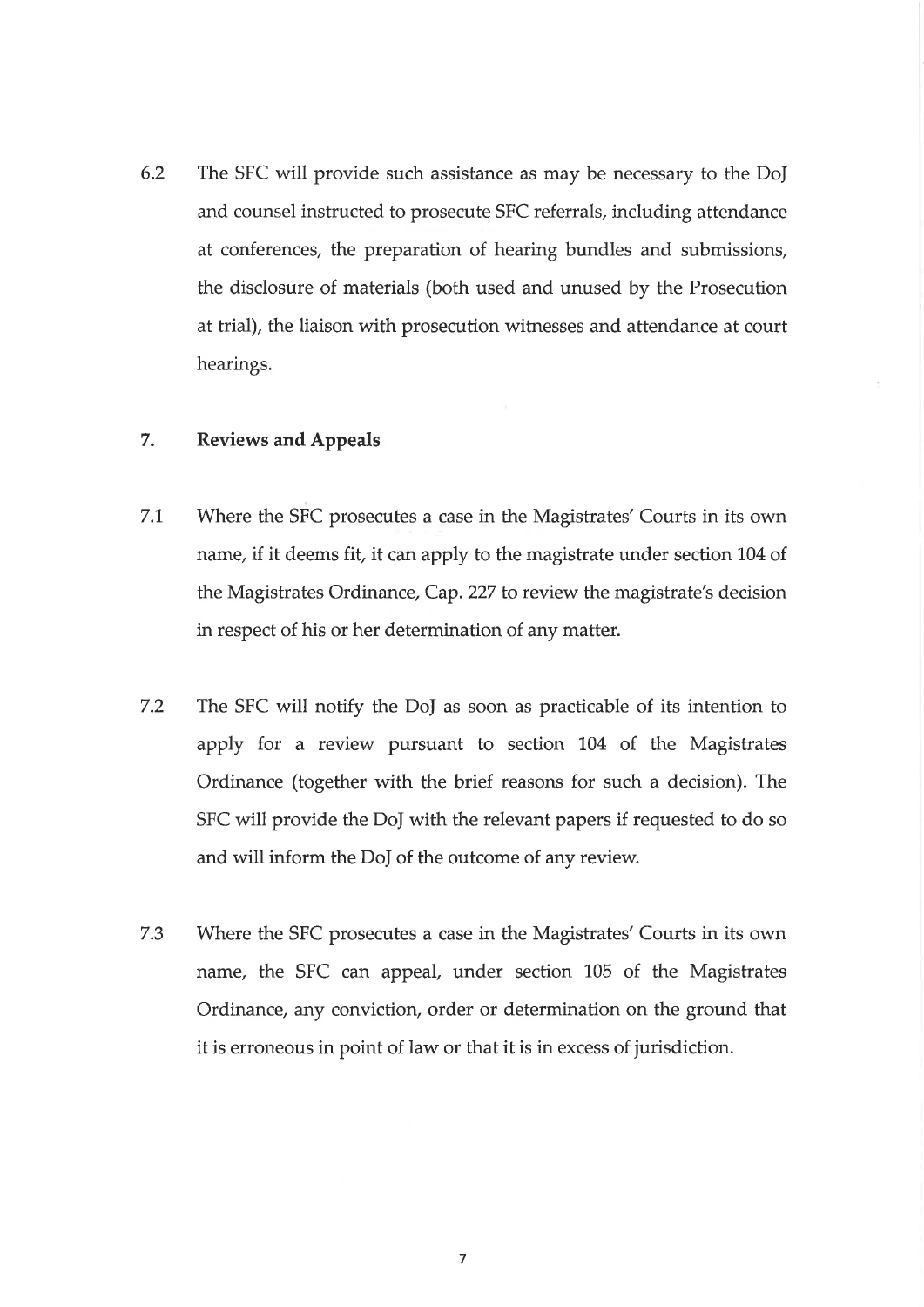- 7.4 The SFC will notify the DoJ as soon as practicable of its intention to initiate an appeal under section 105 of the Magistrates Ordinance (together with the brief reasons for such a decision). The SFC will provide the DoJ with relevant papers including the draft case stated so that the DoJ can consider whether it should take over the conduct of the appeal in order to properly discharge its constitutional duty and exercise its constitutional power. If the appeal is handled by the SFC, it will keep the DoJ informed of significant developments in the proceedings. If the DoJ takes over the appeal, it will keep the SFC informed about the progress of the appeal.
- 7.5 Where a defendant applies for a review under section 104 of the Magistrates Ordinance or lodges an appeal under sections 105 or 113 of the Magistrates Ordinance, the SFC will inform the DoJ as soon as practicable and provide the DoJ with the relevant papers if requested to do so. In the case where a defendant lodges an appeal under sections 105 or 113 of the Magistrates Ordinance, the SFC will seek confirmation from the DoJ as to whether the SFC shall have conduct of the appeal.
- In cases where the SFC has conduct of the appeal, whether or not the appeal is initiated by the SFC or the defence, if the SFC intends to and/or the SFC is aware that the defence will take the appeal further to the Court of Final Appeal, the SFC will notify the DoJ as soon as practicable of its intention and/or the defence's further action, as the case may be, and the SFC will provide the DoJ with relevant papers including the proposed point(s) of law sought to be certified and/or the bases upon which substantial and grave injustice is said to have been done. This is to enable the DoJ to consider whether it should take over the conduct of the further appeal in order to properly discharge 7.6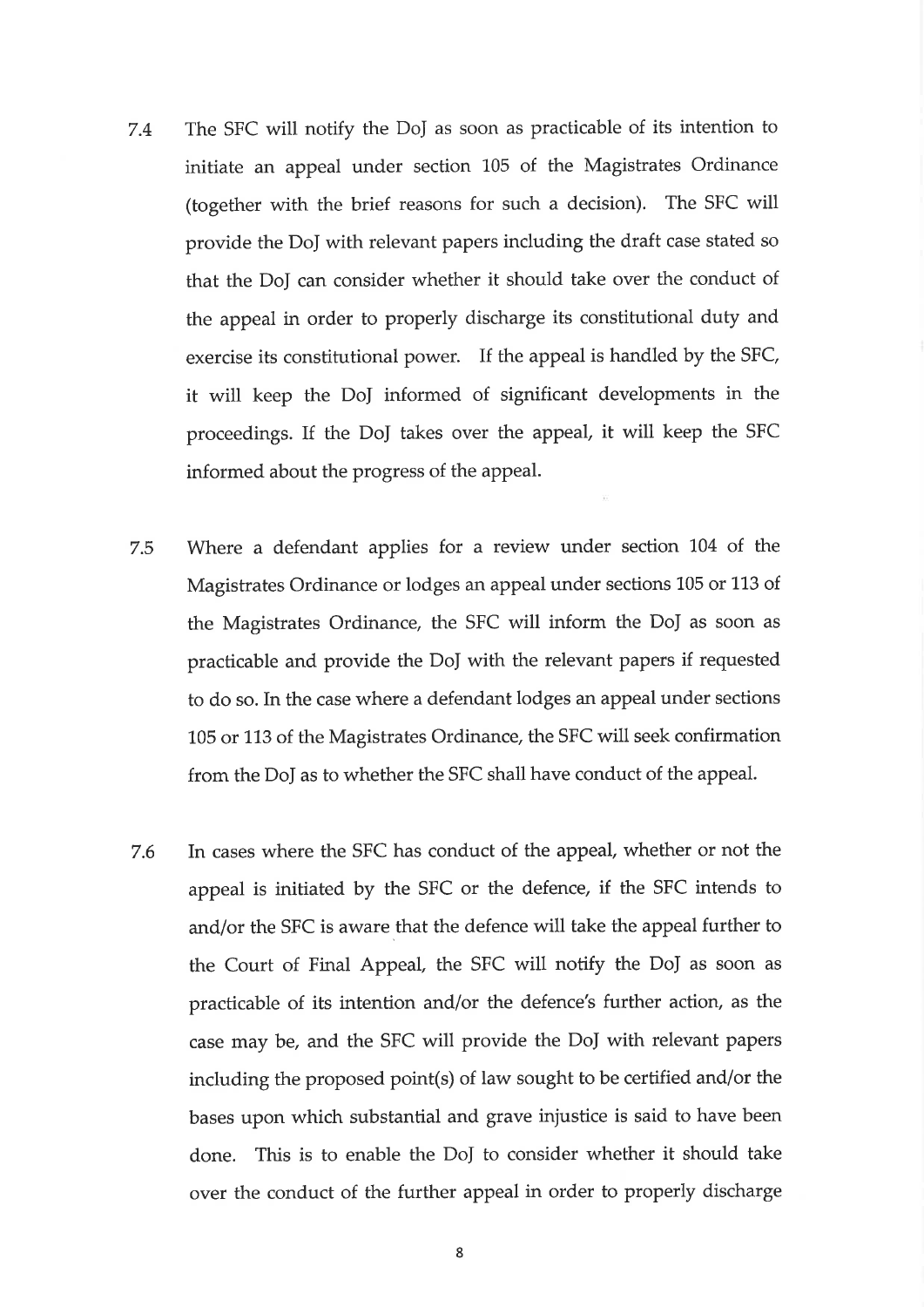its constitutional duty and exercise its constitutional power. If the further appeal is handled by the SFC, it will keep the DoJ informed of all steps taken in the proceedings. If the DoJ takes over the appeal, it will keep the SFC informed about the progress of the appeal.

7.7 Where the DoJ takes over an appeal, the SFC will provide all the case materials to the DoJ and if requested, provide all necessary assistance to the DoJ for the purpose of conducting the appeal.

#### 8. Reconsideration of advice or decision

- If the SFC disagrees with the DoJ in respect of a case referred for advice or decision, the SFC may seek a review. 8.1
- 8.2 None of the above derogates from the powers of the Secretary for ]ustice in respect of the prosecution of criminal offences.

#### 9. Market Misconduct Proceedings and Consent of the Secretary for **Justice**

- 9.1 Section 252A of the SFO requires the SFC to obtain consent of the Secretary for Justice before instituting proceedings under Part XIII in the Market Misconduct Tribunal.
- 9.2 When seeking consent from the Secretary for Justice the SFC will provide: